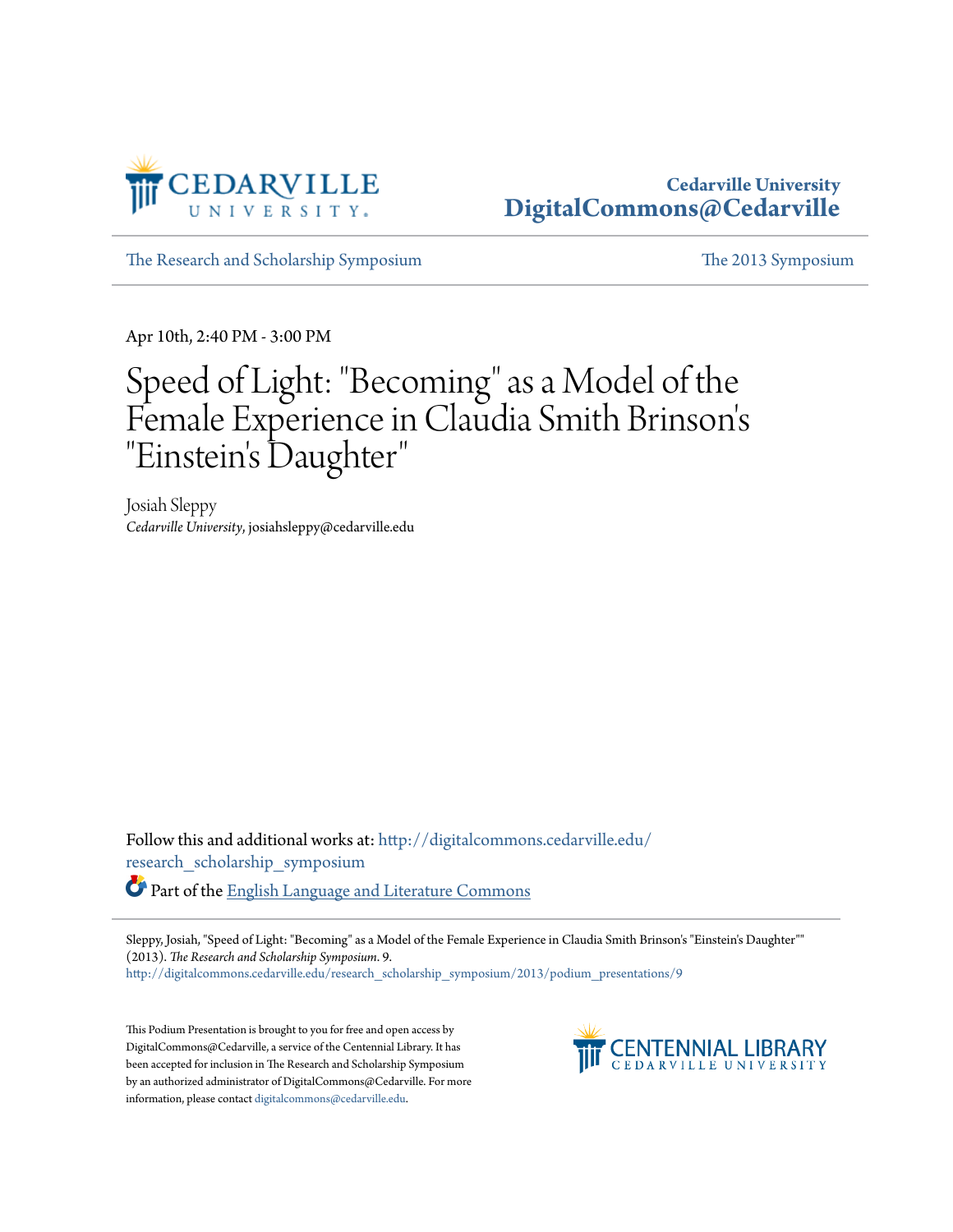Speed of Light: "Becoming" as a Model of the Female Experience in Claudia Smith Brinson's "Einstein's Daughter"

Claudia Smith Brinson's short story "Einstein's Daughter" portrays a young nameless girl who is eager to actively participate in life despite her mother's wish for her to wait and be patient. Brinson tells the story from the point of view of the daughter, whose only moniker throughout the story remains "Einstein's daughter," identifying her as the product of a man who says that motion is relative. In fact, Einstein's theory of relativity constitutes a major theme throughout the story, providing a metaphorical paradigm in which to view feminine identity. Likewise, Friedrich Nietzsche's theory of the eternal recurrence of the same and Soren Kierkegaard's concept of repetition may be used as helpful paradigms through which to understand the female experience. The daughter's motion serves as the focal point of conflict in the story; she self-determines to be fast, momentous, and circular, while her mother's (and, by extension, her grandmother's and great-grandmother's) designs for her include the typical feminine regimen: slowness, meekness, patience, and stability (Dobie 119). The daughter, by taking on more stereotypically masculine traits and activities, actually enriches the female experience by exhibiting a tendency toward *becoming* rather than *being*. "Becoming" here signifies an open-ended and unfinalized process, whereas "being" indicates a fixed and finalized essence. Typically, culture prescribes the feminine mode as one of static passivity and the masculine mode as one of dynamic activity, but Einstein's daughter deconstructs that binary: by breaking out of her rigid female constructs, she approaches a life of radical becoming, which is a richly feminine experience of identity (Gardiner 349). In fact, Brinson shows through the character of Einstein's daughter that we can think of the female experience in terms of becoming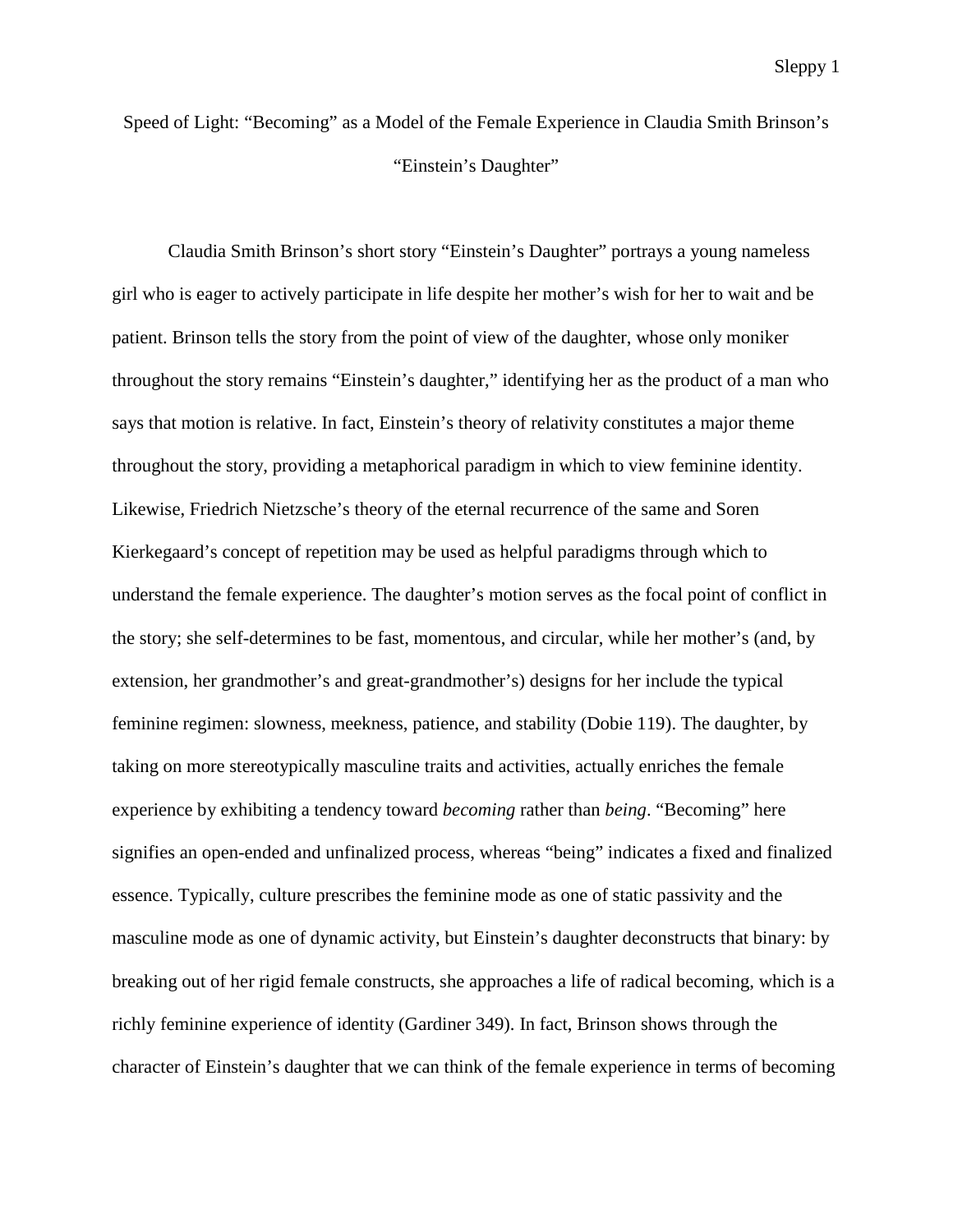Sleppy 2

rather than being in three ways: her focus on the relativity of motion and time based upon lifestyle speed, her illustration of Nietzsche's eternal recurrence theory through generational recurrence, and her embodiment of Kierkegaard's concept of repetition as a religious movement from nonexistence to existence.

Einstein's daughter demonstrates a life of open becoming through her fascination with speed and motion and their effects upon time. Albert Einstein's theory of relativity stipulates that when a moving object's velocity approaches the speed of light with respect to some fixed reference point, the time experienced by the object will approach zero with respect to the time experienced at the reference point (Mermin 63). Einstein's daughter takes this concept she learned in school and appropriates it metaphorically to life: "Simple speed was…in my head long before I read about it in high school physics, long before I read that tale of twins, one who remains on Earth while the other blasts off at half the speed of light, travels the curvature of space-time and returns younger than the twin who stayed on a straight line, who waited. No wonder women always end up looking older than their men" (Brinson 400-401). Einstein's daughter here uses the scientific concept of the relativity of time with respect to motion to demonstrate poetically why it is that women seem to age more quickly than their men. Patriarchy stereotypically describes and prescribes the female experience to be one of waiting, patience, and ease, while it sees the male experience as one of motion, ambition, and activity (Dobie 119). Thus, just like the twins in Einstein's daughter's thought experiment, men end up aging more slowly than women because they are constantly moving rapidly, while their women grow old from sitting still too long, washing dishes (Brinson 405).

Another evidence of the influence of Einstein's theory of relativity upon Brinson's story is Einstein's daughter's assertion that moving fast enough can make one disappear. She says,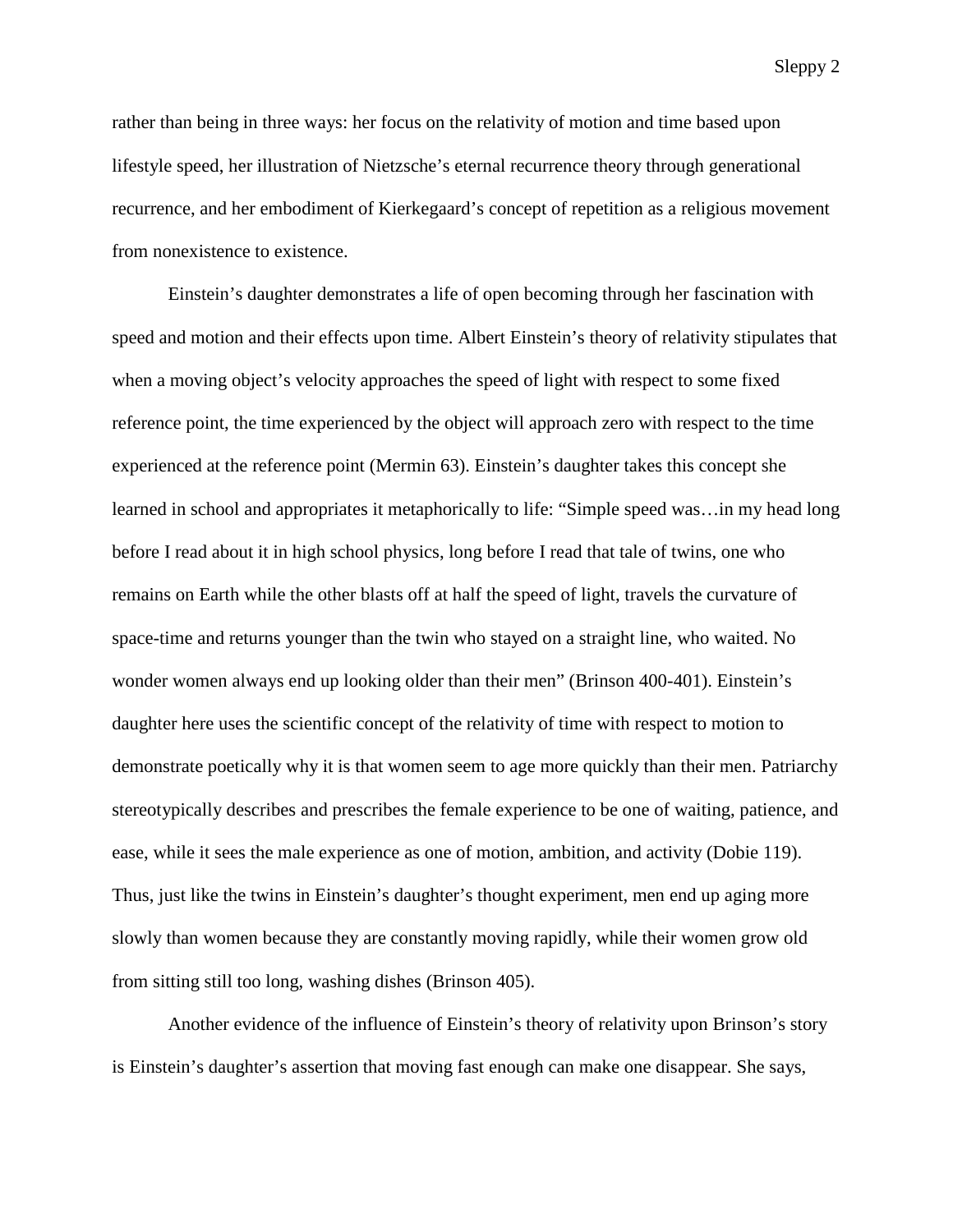"Go fast enough, and to the watcher the clock stops, mass becomes infinite, measurements shrink: disappearance. According to the watcher. 'It's all relative,' I told my mother" (402). Einstein's daughter here reveals another motivation for moving fast: she does not want to be the center of attention. Later, the mother scolds her daughter for spurning the attention of boys: "If you would only slow down, get off that bike of yours…and get to know some boys" (405). The daughter does not desire to fit neatly into the cultural female identity of being an accessory to a man; she would rather "disappear" (402). Her statement to her mother that "It's all relative" indicates that she is seeking her identity in becoming rather than being, for this identity of becoming is not an identity in the usual conception of the term because it is not fixed (402). Indeed, becoming is a *relative* process of growth and change which leaves room for circularity and openness (Gardiner 352). Einstein's daughter again demonstrates her preference for an identity of process when she says to her mother, "I'm not going to let gravity wreck me. I'm not going to spend my life at home waiting for some man to show back up. The more you try to tie me to you, the faster I'm going to go" (Brinson 406). The reference to gravity recalls Einstein's theory of relativity again, as the mass of a moving object approaches infinity as the object's velocity approaches the speed of light (Mermin 145). For Einstein's daughter, this extra mass means slowness and waiting, which she sees as a "penalty": "To me [my mother] is mass unconverted, gravity's penalty, my immutable mother" (Brinson 406). By referring to her mother as "immutable," Einstein's daughter recognizes that her mother has accepted the masculine identity of being, which involves permanence and immutability (Gardiner 353). In contrast, the daughter strives for motion and impermanence, a living mode of becoming through which her individual female experience is radically expanded and enriched.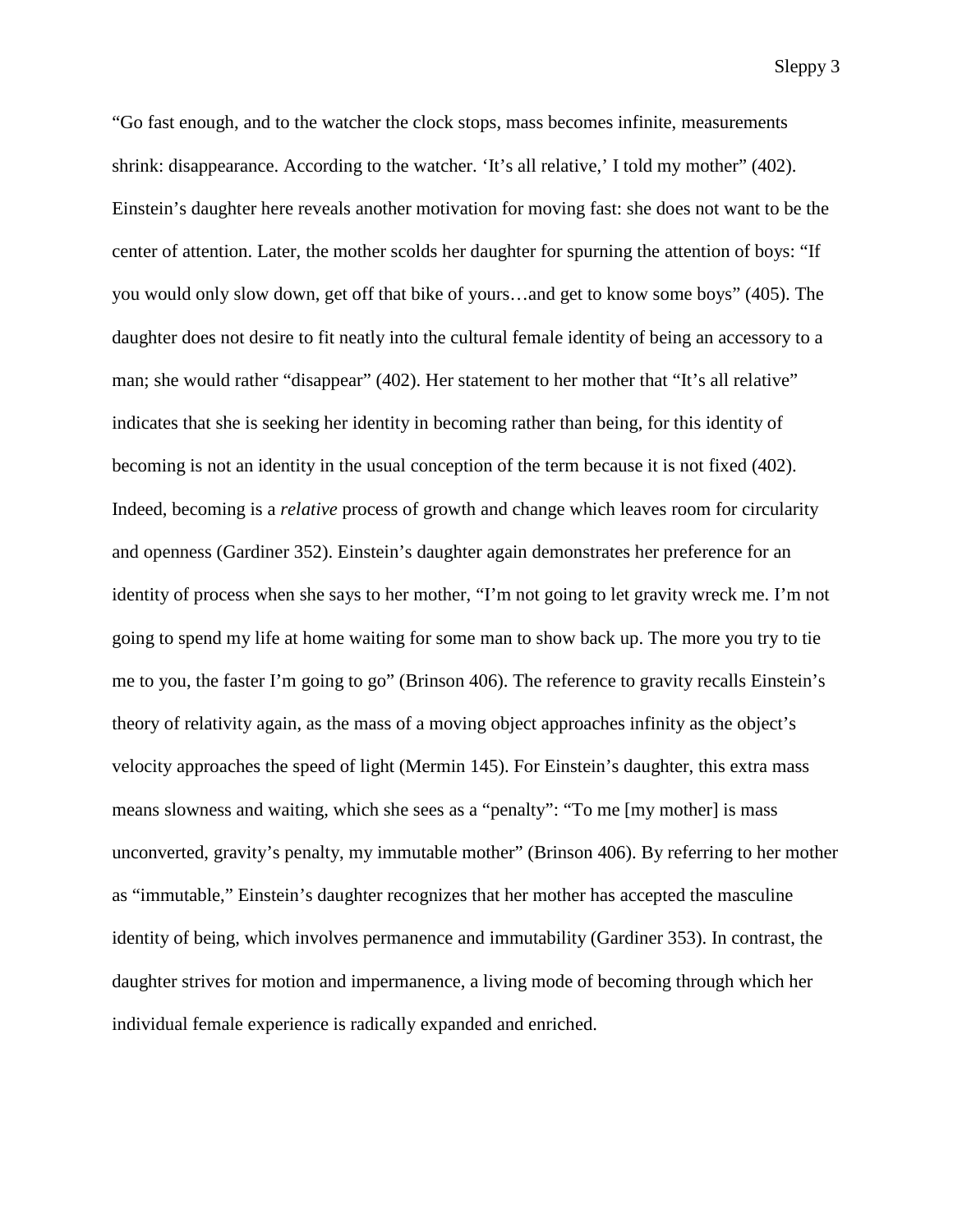Sleppy 4

The recurrence in the generations preceding Einstein's daughter demonstrates Nietzsche's eternal recurrence theory to show that the female experience of becoming is cyclic rather than linear. Nietzsche's theory of the eternal recurrence of the same describes how, given enough time, every action, person, or state of affairs will repeat itself exactly (Nietzsche 45). In like form, the protagonist's mother describes the generations preceding Einstein's daughter as similar with only minor variation: "Do you think any daughter wants to be like her mother? I never met one…That's all you get, one small change…You think you can fly? You're my daughter. I'm bred in you" (Brinson 406). Brinson here works under a generational recurrence paradigm to understand the heritage of Einstein's daughter; like the poetic use of the scientific theory of relativity, here Nietzsche's eternal recurrence is not being used literally but as a metaphorical framework. The story opens with Einstein's daughter claiming that she "was born with the knowledge of [her] ancestors and descendants coalescing into one trait" (400). Just as it was before, so shall it be hence (Nietzsche 186). The daughter perceives that all of her preceding and following generations recur in similar fashion; she alone is the broken link. Brinson tells us that Einstein's daughter's great-grandmother Susannah directed her household from a red sofa (403). Her grandmother Reba beat her children because her husband left her (403). Her mother stays placid and content despite having a dreary and monotonous life (407). Each generation propagates the feminine stereotypes that patriarchy first prescribes and then describes (Dobie 104). The daughter alone is the defeater of the eternal recurrence. She says, "I want my mother to see that I, unlike her, am not my mother's daughter" (Brinson 406). She denies recurrence and expands her own being and possibilities as a result. By rejecting a fixed identity passed down through generational recurrence, Einstein's daughter takes on an "evolving configuration" of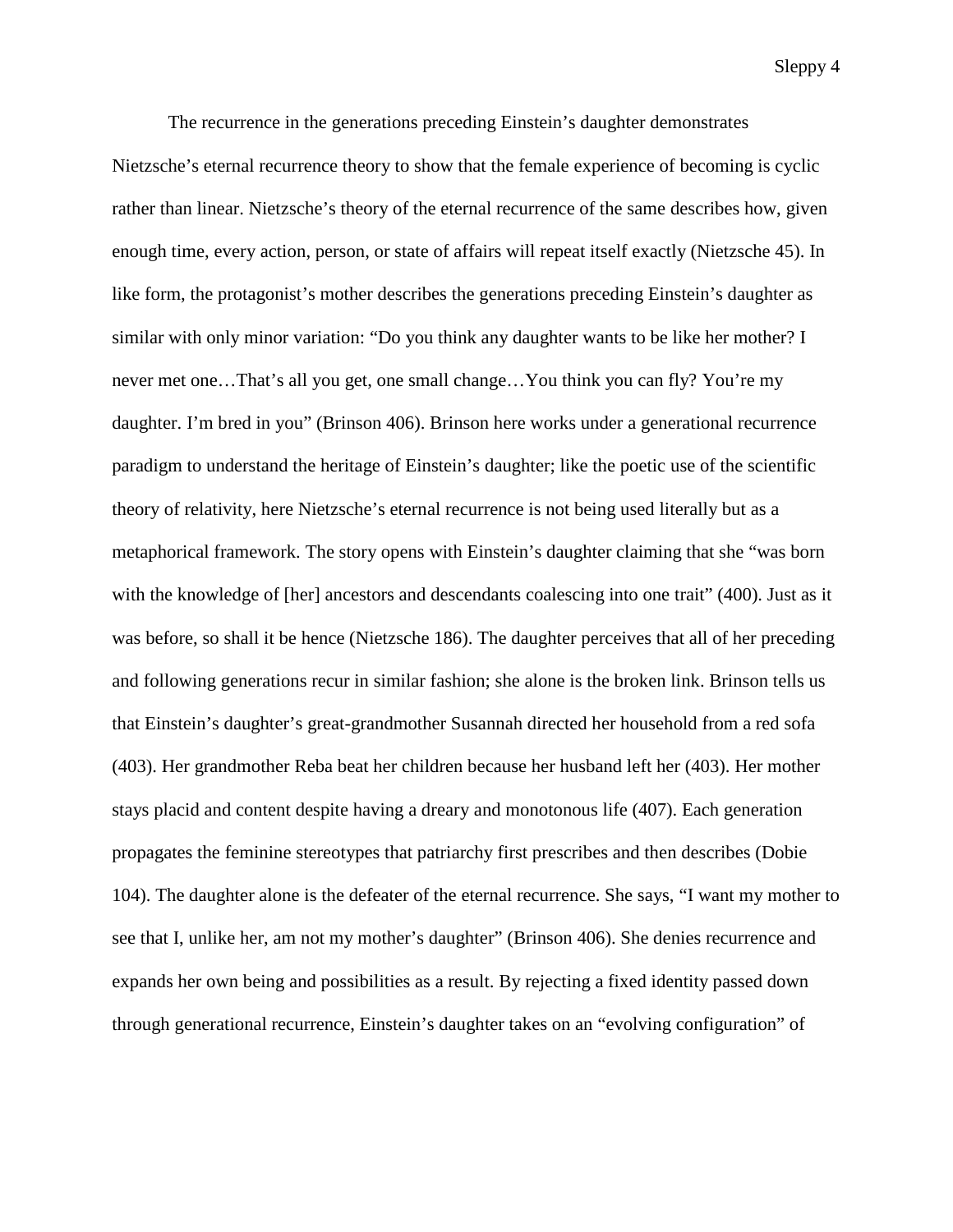identity (Gardiner 352). She exhibits a mode of becoming rather than being through her radically self-determined, as opposed to generational, approbation of process identity.

Einstein's daughter demonstrates a motion of becoming as she progressively inhabits a life of repetition, Kierkegaard's concept for the reification of the always-unfinalized individual. Kierkegaard's repetition is, briefly, a religious movement from nonexistence to existence, or abstraction to concretion (157). It is a recovering of oneself or one's identity from loss through recapitulation of the same in the individual's life (144). Thus, repetition is cyclic or circular. Brinson imbues the story with the circle motif as Einstein's daughter constantly "whirls" and "spins" throughout the story (402). The daughter says that she has "wheels, for circles let you go, spheres of faith and momentum. But right now I have only myself, and in the bombardment of possibilities I spin and twirl and spiral" (406). Here the daughter connects the circle with possibilities, which imply flexibility and fluidity—the marks of the feminine process identity (Gardiner 355). Thus repetition, the circular applied to life, is a component of becoming; repeating opens up the possibilities for unfinalized living.

Another example of repetition leading to becoming occurs when Einstein's daughter invites her mother to spin with her. She describes the experience in terms of the cyclic nature of life: "I take her hand, cold and small, and yank her to the center of the floor and twirl; ease my arms around her waist, lock them behind her back and spin; pull my mother into circumrotation, circumgyrations…around the ironing board, around her lonely self at the breakfast table" (Brinson 407). The mother does not fully embrace the experience, choosing to remain within her stasis; nevertheless, this event does cause her to become more sympathetic to her daughter's pursuit of her identity, later letting go of her as she rises (Brinson 408). By this point, the daughter has come into a full acceptance of her becoming identity as distinct from those of her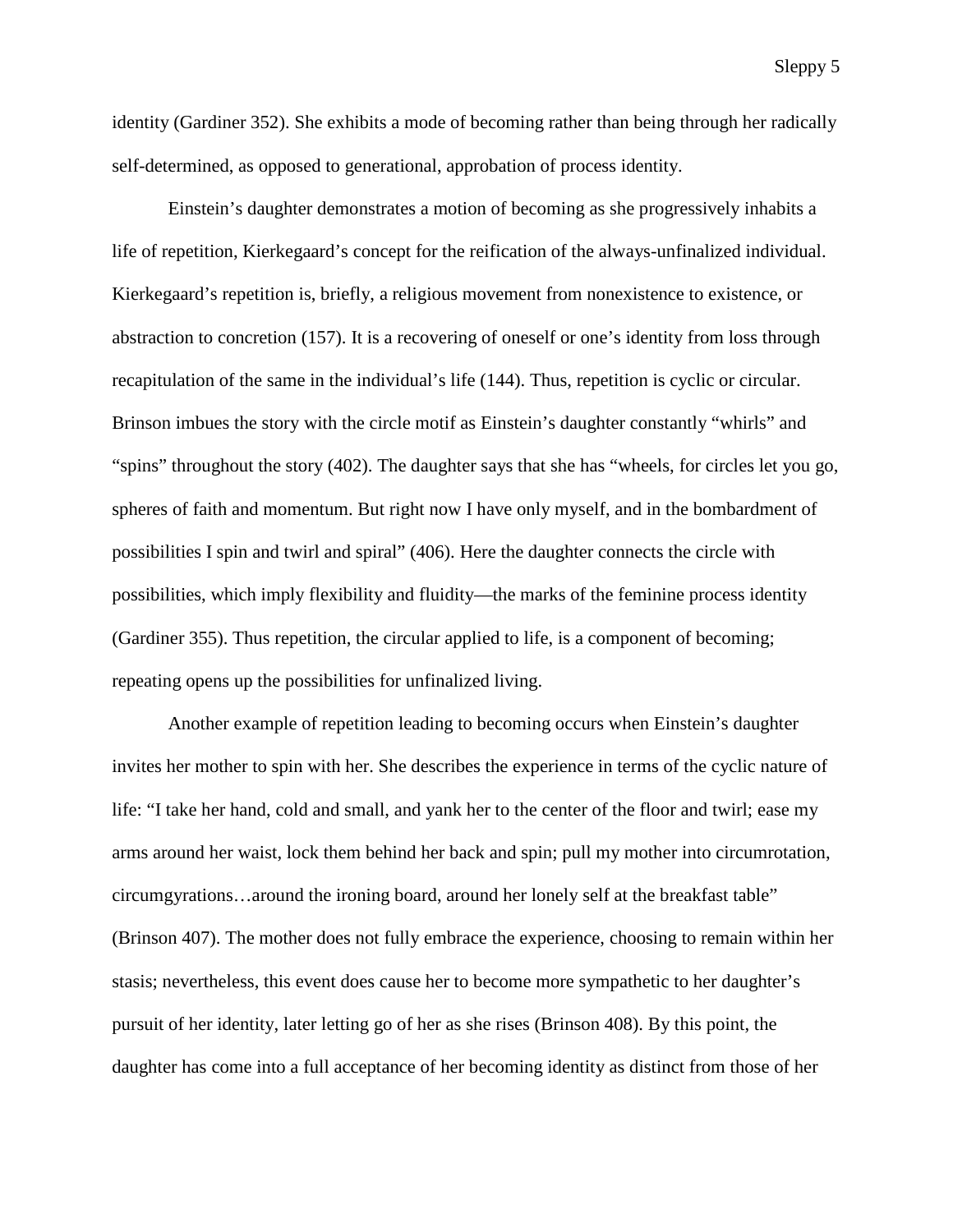Sleppy 6

ancestors. She describes the moment of her Kierkegaardian reification, her recovering of identity from generational identity loss: "We start to circle, feeding off each other. I gain speed, reeling on a path past moon-rise, star-rise. Her hands release me, and I rise. Anabatic I rise, heading toward the only possible destination: now, a now of my own making. She has let go of me as we both knew she should. What will she do without me? I dare not stop to ask" (Brinson 408). Earlier, Einstein's daughter had expressed that she needed to "rescue [herself]," presumably from the generational recurrence that plagued her with a false gender identity (Brinson 405). Now she achieves this rescue, this apotheosis, as she rises toward her own "now," the "now of [her] own making" (Brinson 408). Einstein's daughter remains unfinalized, ascending towards an always unfinished identity, a becoming mode of living, a radically-enriched and expanded feminine experience not subject to the static being of her ancestors.

Einstein's daughter expands and enriches her female experience by inhabiting a mode and identity of becoming, an unfinalized process, rather than of being, a fixed essence. She does so in three ways. First, she lives in accordance with the relativity of time and space in regard to motion, for which reason she moves fast and waits for nothing. Second, she denies the effect of generational recurrence upon her life, and in so doing, creates for herself possibilities of identity that never existed for her ancestors. Third, these possibilities come also as a result of the existential repetition that she embodies in her life. Brinson shows us through the apotheosis of Einstein's daughter that the female experience can be something radically free and open: an experience of process becoming rather than static being.